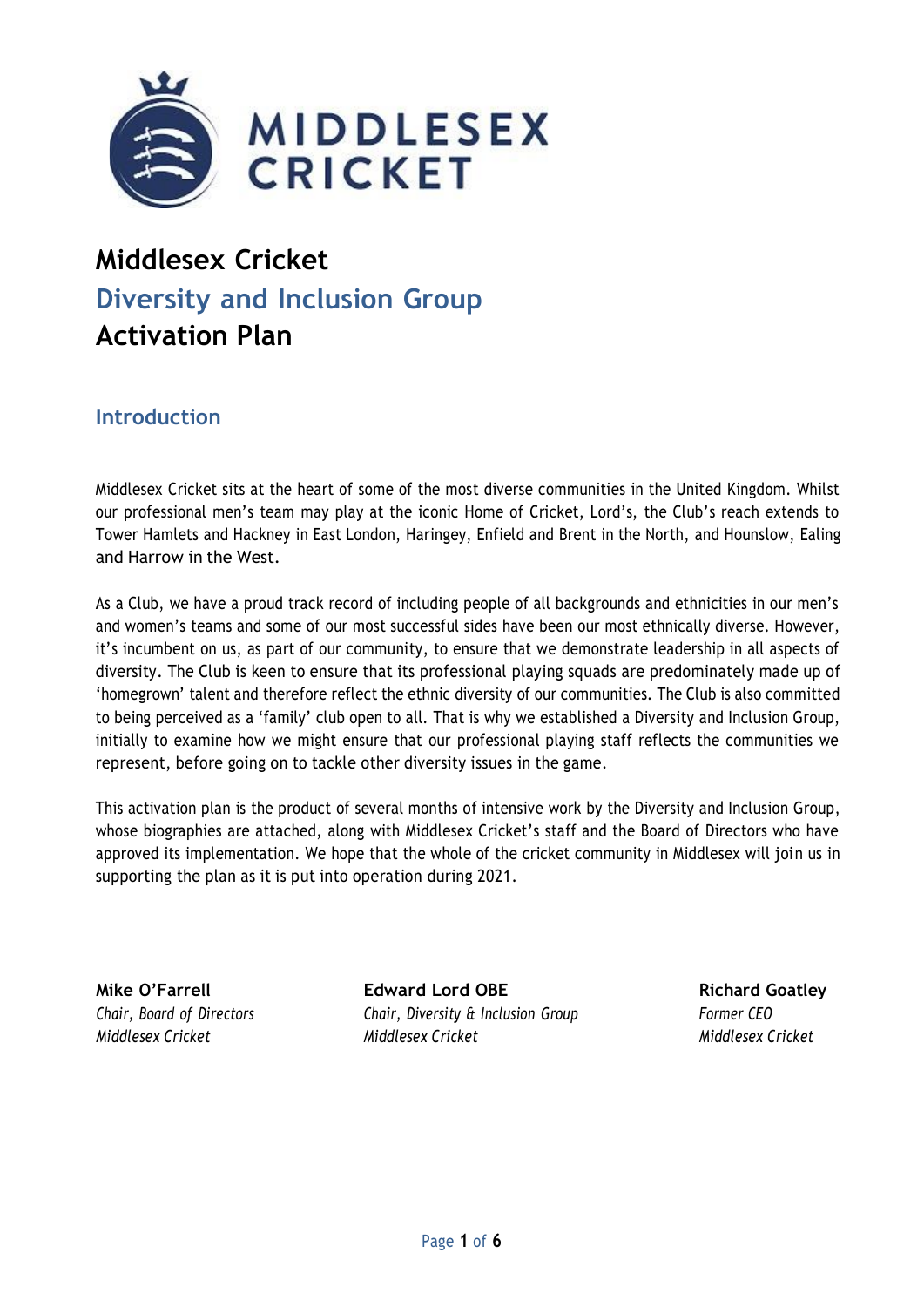# **Aims & Objectives**

The Middlesex Cricket Diversity and Inclusion Group was asked by the Board to create an activation plan that addresses four aims:

- (1) To build trust between Middlesex Cricket and all players, parents, guardians and stakeholders
- (2) To ensure the composition of the Board, management and senior playing squads reflects the demographics within the county
- (3) To address any bias or perceived bias, whether conscious or unconscious
- (4) To promote cricket as a vehicle for social cohesion in London, bringing communities together
- The precise timing and logistics of some of the proposed activations below maybe subject to change as a result of government guidance around the current Covid pandemic.

# **Aim 1**

**To build trust between Middlesex Cricket and all players, parents, guardians and stakeholders.**

#### **Activation:**

- 1. Middlesex Cricket will host a series of roadshows throughout 2021 and beyond. The events will be informal, engaging and deliver a clear message that Middlesex Cricket is open to everyone in our community.
- 2. These roadshows will be hosted at community centres in Brent, Ealing, Haringey, Harrow and Tower Hamlets.
- 3. The Club will invite and welcome people from all clubs, communities and groups, celebrating cricket and diversity in all its forms.
- 4. Each roadshow will be hosted by a group of current and ex-players, coaches, Board members, executives and members of the Diversity and Inclusion Group and facilitated by an independent local 'celebrity'.
- 5. The content of each roadshow will include (a) an unequivocal statement of intent by the Club, (b) details of this activation plan, including areas where improvement is required and programmes to address each need, (c) details of how cricketers and would-be cricketers, both within the pathway and outside the pathway, will receive opportunities to represent the Club, (d) an opportunity for people to tell their stories and share their ideas on the future. (e) an opportunity to meet players, coaches and administrators and be inspired by Middlesex Cricket
- 6. The roadshows will provide two-way communication, where everyone can have their voice.
- 7. Supplementary information will be provided, in print and electronic form, in various relevant languages.
- 8. Sign up to the Equality Standard for Sport and Sporting Equals Race Charter.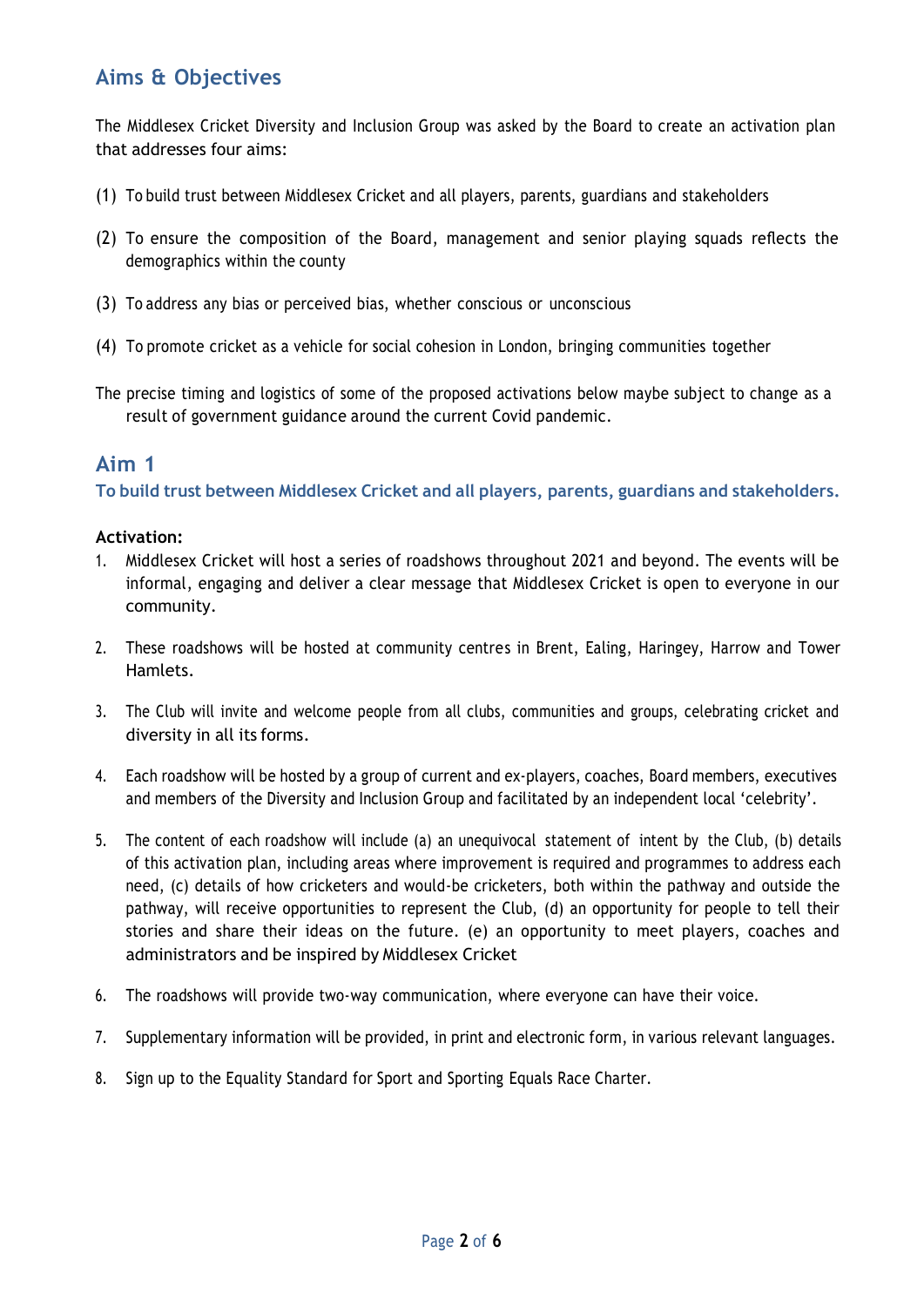# **Aim 2**

**To ensure the composition of the Board, management and senior men's and women's squads better reflects the demographics within the county, approaching 50% of the population are of BAME heritage.**

## **Activation:**

- 1. In recognition of the importance of this strategy, Middlesex Cricket will invite two observers to the Board, from the Diversity and Inclusion Group, who will be expected to play a full part in Board meetings; it is intended that these invitations will immediately begin the process of ensuring representation at the Board table is more reflective of the demographics within our County.
- 2. The Club will continue to fill job vacancies with individuals who properly reflect the demographics of our community, as part of its ongoing commitment to being an equal opportunities employer.
- 3. The Club will take clear steps to ensure every cricketer, playing within the existing pathway and outside the existing pathway, has an equal opportunity to realise their full potential and earn selection on merit for the senior and junior representative squads.
	- *a. Within the Existing Pathway*
		- i. Provide support to address concerns relating to education/cricket balance, physical literacy and nutrition
		- ii. Provide Diversity and Inclusion education for coaches at all levels
		- iii. Apply support to U13 and U15 County age group squads, U16+ County winter squad and EPG (Academy)
		- iv. Support will include regular workshops, Sunday sessions, workshop for all school and club cricket coaches
		- v. Expand the role of Head of Youth cricket to support youth cricket in both the summer and winter
		- vi. Support the development of named ethnically diverse players from within the Academy and age group squads with a view to them being promoted to the senior squads assuming they continue to demonstrate the necessary ability
	- *b. Outside the Existing Pathway*
		- i. Create a talent identification process to find talented young men and women players outside the existing pathway, with particular focus on both the traditional and emerging leagues as well as schools based in the boroughs.
		- ii. The process will be run twice every year, first in April and then again in July

Step 1: Pro-actively invite every club and school in the county to nominate talented players, whatever their background.

Step 2: Invite these players to attend three day-long open net sessions (aged 15-16, aged 17-18, aged  $18+$ ).

Step 3: Each open net session will be hosted by Middlesex Head Coach, Assistant coaches, Head of Youth Cricket and respected 'alumni' of Middlesex Cricket, from all communities, as well as senior cricketers from organisations such as the Middlesex Premier Cricket League, the British Tamil Cricket League and others.

iii. Identified players will be provided with specific support, ensuring all have the opportunity to realise their full potential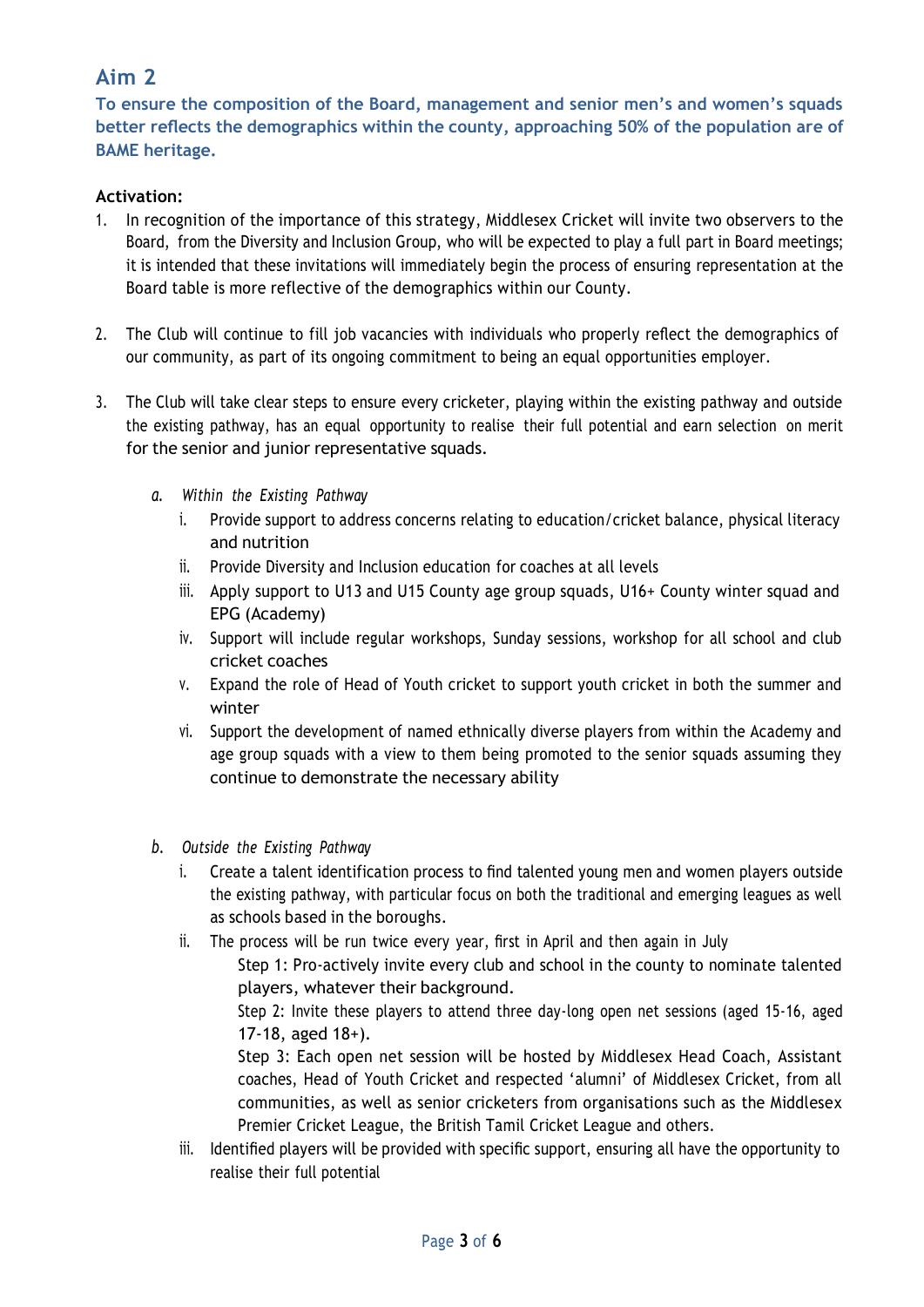4. The Working Group recommends the adoption of directional goals that both the Middlesex men's and women's senior squads should aspire to for the inclusion of BAME players, excluding overseas players. It is stressed that selection will always be based on ability and merit, not ethnicity and will reflect the success of the talent pathway in attracting diverse talent as opposed to 'quotas' for the senior professional squads. The development of players to the senior squads from the current time will take a number of years hence the goals reflect this;

In 2022 10% of senior squad members from ethnically diverse backgrounds, in 2023 15% and 2024 20%. These should not be viewed as hard and fast percentages but a 'barometer' for gauging the success of elements of this activation plan and assisting in the future development of the plan.

5. The Club will further develop and extend its program of support to coaches, administrators and volunteers from ethnically diverse backgrounds in order to gain formal qualifications and provide informal guidance, all within safeguarding guidelines.

# **Aim 3**

## **To address any bias, whether conscious or unconscious**

## **Activation:**

- 1. All Middlesex Cricket Board members and employees will be invited participate in voluntary diversity awareness training, this will extend to all new employee's induction programmes, with ongoing updates as appropriate.
- 2. The Diversity and Inclusion Group will meet on a monthly basis and report at every main Board meeting.
- 3. Updates on the activation plan will be transparently published on the Club website and Middlesex Matters, including real life experiences.

# **Aim 4**

**To promote cricket as a vehicle for social cohesion in London, bringing communities together**

## **Activation:**

*In partnership with existing and envisaged competitions*

- 1. Middlesex Cricket will promote a pink-ball Thursday evening T20 knock-out competition in 2022, and invite all clubs to participate. To be specific, that means all clubs playing cricket in the county, not simply those clubs playing in the Middlesex leagues. This competition will be organised in such a way that it complements - not competes - with existing competitions.
- 2. Middlesex Cricket will promote a pink-ball Schools T20 knock-out competition in 2022, inviting all schools in the county to participate.
- 3. Middlesex Cricket will host and market a number (min 3) of free to enter Family Cricket Festivals during the course of the summer of 2021, encouraging families of all communities to attend, to play and watch cricket, engage in cricket related activations and enjoy music and food. It is hoped at least one of these events will be held at Lord's or another of Middlesex senior team's home venues on a match day.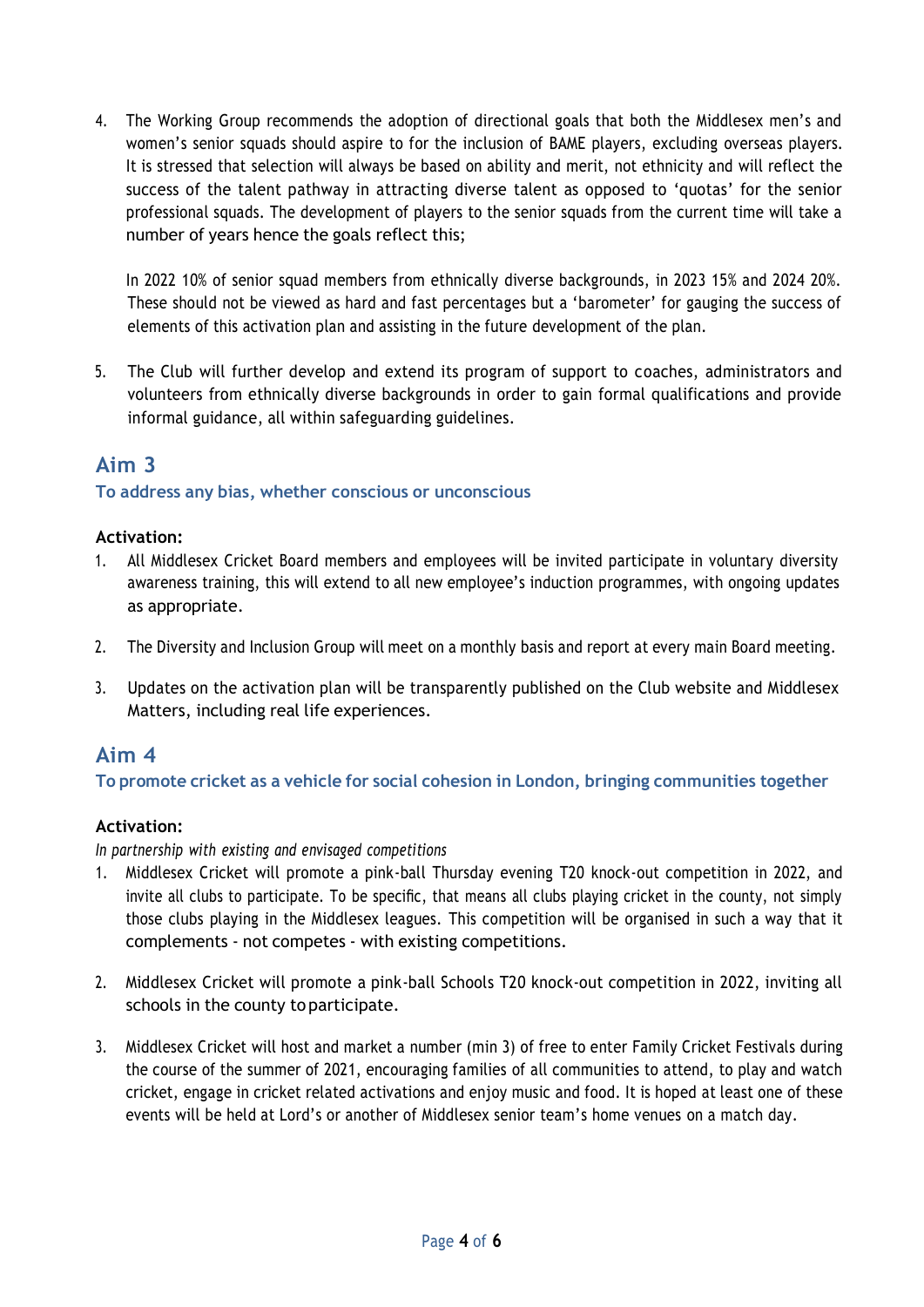# **Middlesex Cricket Diversity and Inclusion Group**

# **Edward Lord OBE (Co-Chair)**

Edward joined the Middlesex Cricket Board in June 2019. Edward is an experienced non-executive director and elected politician and has spent over 20 years in anti-racism and other diversity campaigning. They currently serve as a trustee of LGBT Foundation and lead councillor on workforce and inclusion policy at the City of London Corporation and have previously been national lead on equality for the Local Government Association and a board member of the Anne Frank Trust, Pride Trust, and Refugee Council.

Edward has also wide experience in sports administration, currently being an independent director of the British Basketball League, having previously been chair of the Amateur Swimming Association and a member of the Football Association's Inclusion Advisory Board.

## **Ankit Shah (Co-Chair)**

Ankit is a management consultant by profession, specialising in organisational change management for international corporations. He has played cricket from a young age through the Middlesex junior and senior structures both for his club Kenton CC and representational sides. Since 2015 he has been the Chairman at Kenton CC, giving him in-depth knowledge of the recreational structure in Middlesex and an understanding of the challenges for players from a diverse background. Ankit's professional expertise combined with his knowledge of the recreational game give him a unique perspective on the complexities involved and how to enable the club to succeed.

#### **Suk Bhupal**

Suk is Chief Operating Officer at RiskPlace, a geo-spatial property risk analysis platform for lenders, insurers and investors. He has over 25 years of experience in senior management roles leading multi-disciplined teams to implement strategic change in large and complex companies.

As chairman of his local club, Harrow CC, Suk has overseen one of the most successful transformations of a junior section in the county. Growing from 85 to 350 members, winning 25 trophies in the last five years, and providing a steady supply of talented young players into the county pathway. He brings a deep understanding of the workings of grass roots cricket.

#### **Norman Cowans**

Norman Cowans, played a part in Middlesex sides that lifted ten trophies in a glittering career which started in 1980 and ended in 1993, winning four County Championships, two Benson and Hedges Cups, two Gillette Cups, one Sunday League title and one Refuge Assurance Cup.

He was one of a crop of hugely talented black cricketers to play for the club in one of its most successful eras, made a total of 362 appearances for Middlesex domestically and received 42 caps for England across the Test and ODI formats. Norman took 532 First-class wickets, 212 List-A wickets and claimed 77 catches in total and remains Middlesex 26th highest first-class wicket taker of all time.

#### **Justin Edgar**

Justin is a corporate lawyer and partner at DWF Law LLP, an international law firm. He has a strong interest in sport, having advised a number of clients in the sports arena over the course of his career. He retains a strong interest in cricket in particular, having played Middlesex League Cricket as a youngster and has also